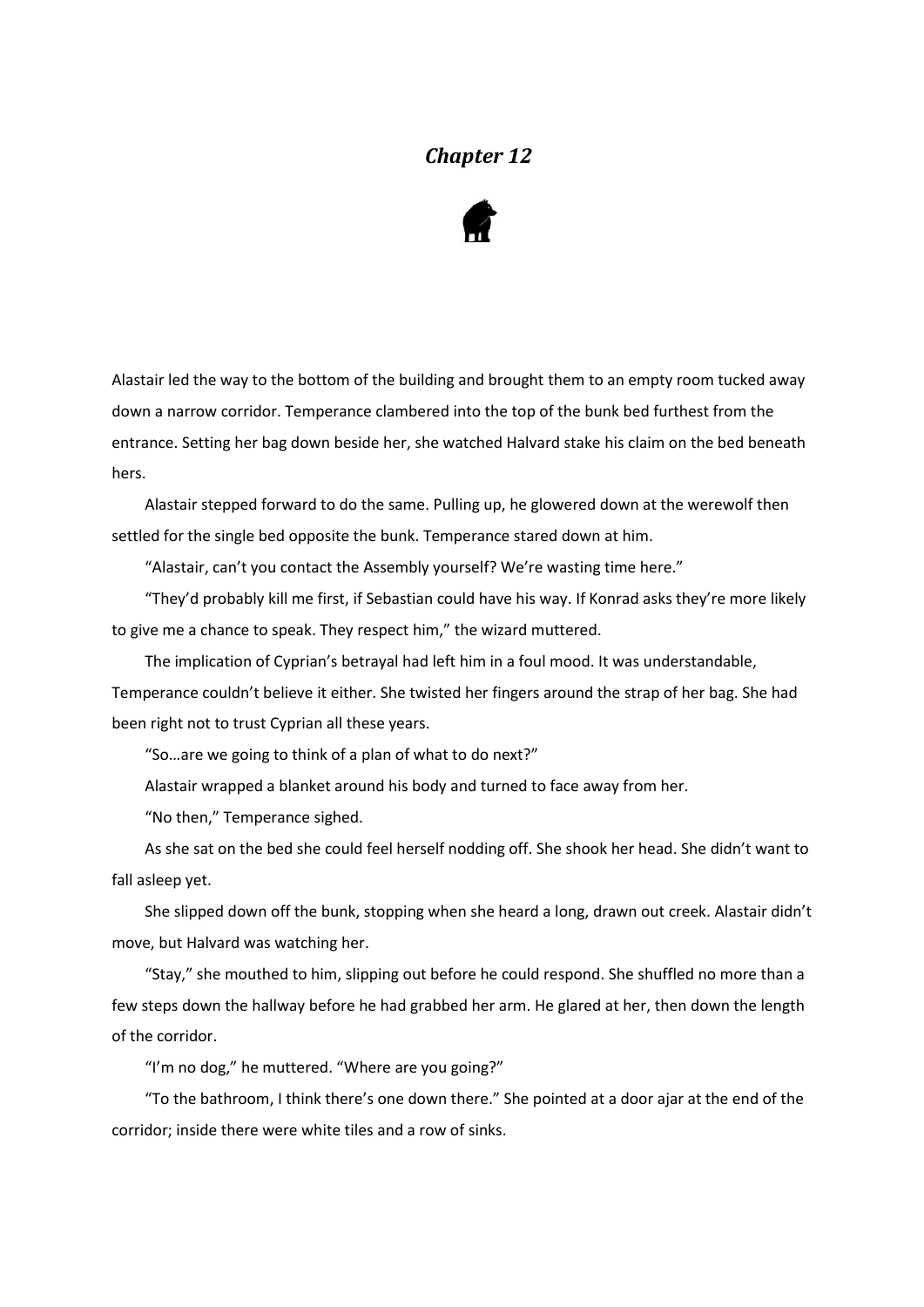Halvard released her with a short nod. She was impressed by how far he'd progressed in so short a space of time. He had gone from being almost completely animalistic to coherent in a matter of hours. She felt him watching her as she slipped into the bathroom. She took her time washing up.

When she came out, he was gone. An enticing smell of food wafted down the corridor. Her stomach started growling, her last decent meal had been in Cyprian's house. She bit her lip. She would just be a few minutes. Halvard wouldn't miss her if she was quick.

She darted down the hall following the scent. Turning the corner she stumbled across a small kitchen. There was a man with shaggy,

shoulder length hair inside scraping the burnt surface off a piece of toast. Once he had finished, he spread a dollop of butter over it. Temperance's mouth salivated at the sight. However, she hesitated to go in. Even though she could only see the man's back, he looked intimidating. She tried to sneak away.

The man paused; his head rose.

Temperance froze in fear and berated herself for her stupidity. Alastair had warned her that the place could be full of werewolves. She felt the air leave her lungs when he turned around. It was the one from the forest, the man that Alastair had stabbed; Fenrir.

He was fully clothed this time, in faded jeans and a thin blue cotton jumper, stretched tight over his muscles. A lock of black hair fell into his intense brown eyes. Temperance went bright red at the memory of seeing him naked. She didn't know what to do now that he'd seen her.

Her legs twitched ready to bolt, wanting to make the decision for her. She worried that the animal side of him might interpret it as a chase. The magic in the building should protect her if she ran but she didn't want to put it to the test.

She teetered indecisively on the threshold.

Fenrir leaned back against the counter. He bit into his toast and watched her in what she thought was wry amusement. Her stomach grumbled. He reached up in a slow gesture, opening the press behind him. Temperance's eyes dropped as his jumper slid up to show his stomach and a pink, newly healed scar. She was unable to look away. She blushed seeing him smirk at her.

"You didn't get enough of a view the last time?" he questioned around his toast.

Temperance knew her face was getting redder. The werewolf tugged out a full loaf of bread from the cupboard and tossed it onto the table between them.

"Have a few slices, it sounds like you're hungry. Your mother fed me enough over the years. I'd like to return the favour."

"My mother?" Temperance croaked.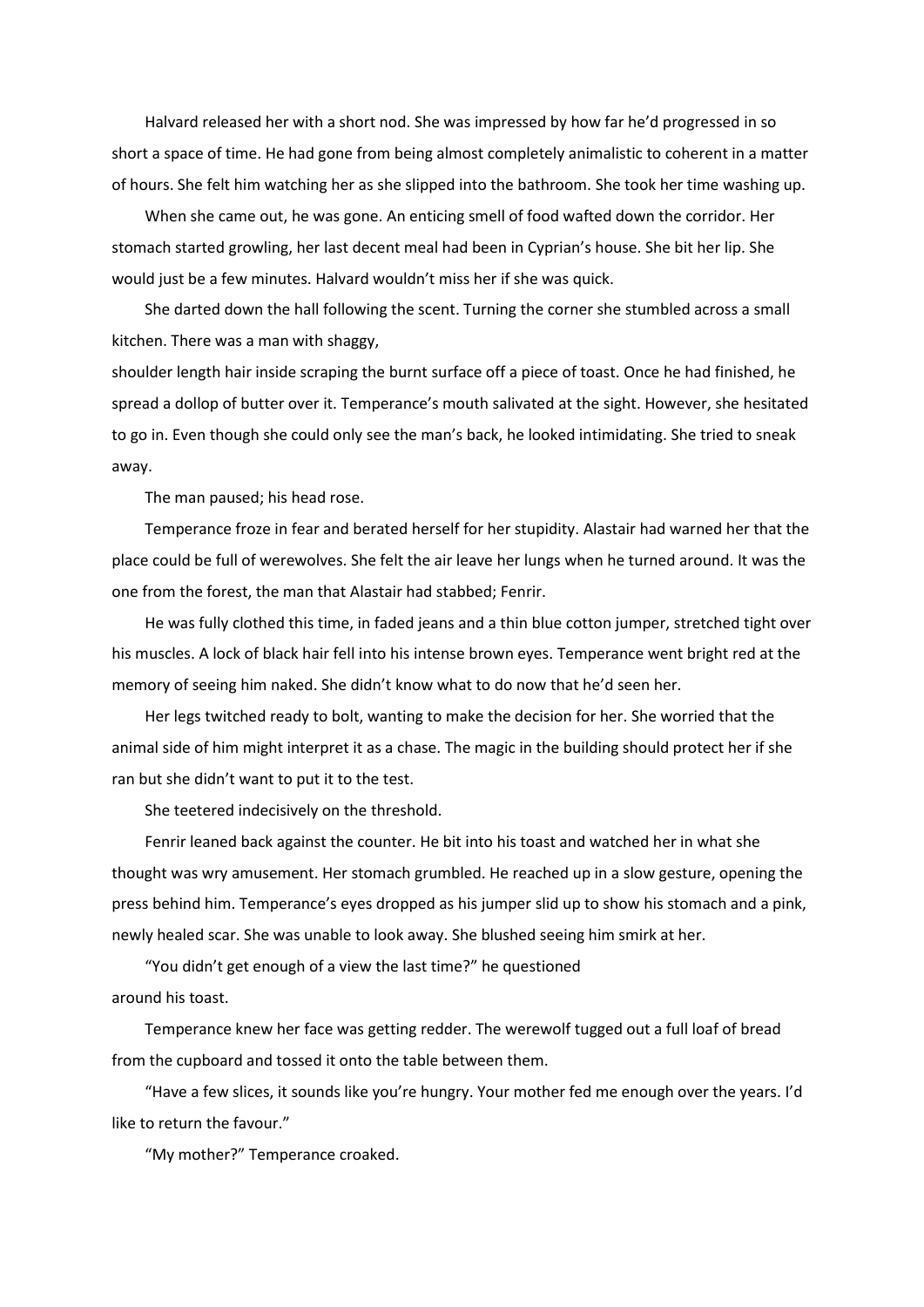"Thought I was a stray dog," Fenrir nodded. "I knew I recognised you. You're the girl who lives in the converted church on the west side of the forest. You're keeping bad company these days."

He jerked his head, indicating he knew the wizard was with her. She licked her lips, wanting to dash back to their room and warn him. But then, Fenrir knew he was there already and hadn't done anything.

She took a deep breath and stepped into the kitchen. She dragged out a chair and sat on the edge of it. Fenrir grunted in satisfaction. He grabbed the butter and knife, and slid them halfway across the table. Temperance's hands shook as she pulled out a slice of bread. She fought to keep them steady as she buttered it.

Fenrir studied her. He frowned as if there was something amiss.

"You let the wizard put a spell on you?" He glanced away, running his tongue over his teeth. Temperance stared up at him. "I can see you're afraid, but I can't smell it."

"He didn't do anything."

She frowned and Konrad's smile flashed across her eyes. Did it have something to do with the faey experiment? Her palms were sweaty; she wished she could talk to her brother and ask him the truth.

Fenrir studied her with renewed interest. She put down the knife.

"He didn't kill that female werewolf, you know."

"So he tells you," the Alpha sneered. "That man has killed more of my kind than most of the best hunters combined. Forgive me if I don't take your word for it."

He stalked over to the door, ending their strange, tense conversation. He stopped when he was parallel to her. He inhaled. She saw his head turn.

"You do smell faintly of werewolf though." His teeth flashed at her as he spoke. His canines were pointed. She swallowed over the lump in her throat, imagining them in a wolf's mouth, snapping into her.

He grasped the back of her chair and ducked close to her ear. He took a long deep breath that had her heart racing. "It's familiar but I don't recognise it. Tell me, did the wizard capture one of us?"

"No," Temperance choked. She felt lightheaded, her hands tingled and she struggled to relax. He couldn't smell her; she could get through this. Even if he knew Halvard was with them, it didn't matter.

"No," she repeated in a more confident tone.

She leaned away from him. Her fingers inched towards the knife but before she could reach it, he slammed his palm down in front of hers. She stared at his strong hand. He could crush her if he wanted to. They were strong even without changing.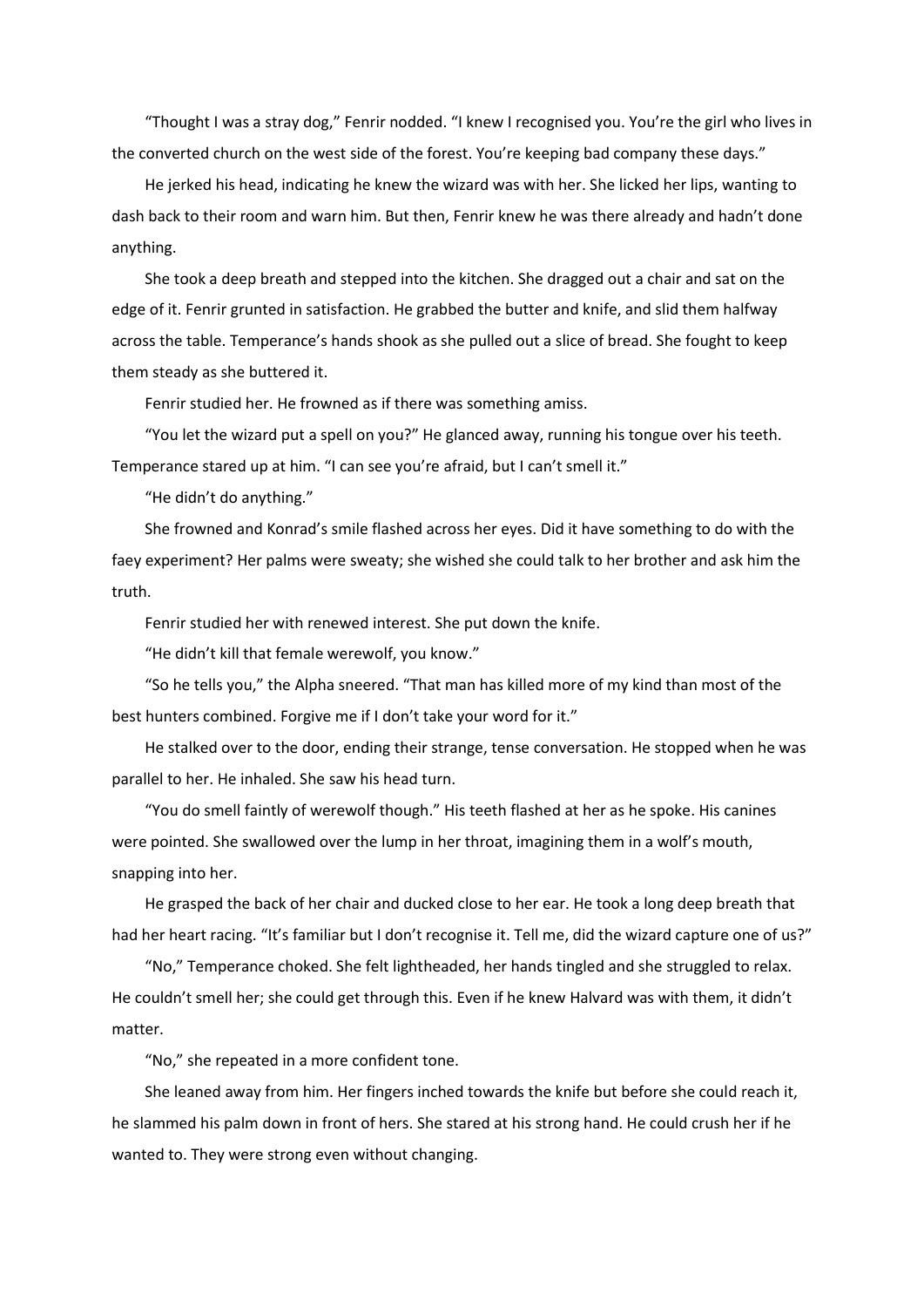"He's with us voluntarily. He saved my life."

"A traitor then," Fenrir spat, dragging his hand off the table. "It would have been better if you had said yes." He shoved at the chair. For him it seemed like a light movement, yet it still managed to crack the wooden back.

She started when she heard it snap. It buckled inward, pressing up against her spine.

"You must have bewitched the little wizard. With you at his side, he's happily wandering around with a wolf at his back. I'll have to keep my eye on you."

He stormed out, leaving Temperance struggling to breathe properly again. The tension had almost crushed her. She slumped forward. When she felt she could move again, she hurried out of the kitchen back to their room.

When she reached the door, she heard both men arguing.

"Why are you watching me sleep?" Alastair demanded.

"You were dreaming about her..." Halvard replied. His voice was low, still hoarse but getting clearer. "I heard you call out her name. Freya."

Halvard pressed him. "What did you see?"

"She was snarling and snapping at me, calling me Alric and a weapon."

The wizard gave a strangled laugh of disbelief. Temperance heard the springs of the bed twang as if he was sitting up. "It seemed so real."

"A weapon... that's true enough," Halvard said.

Alastair snapped at him. "You're putting these thoughts into my head! And if you don't stop, I'm going to kill you. Temperance won't be around forever to stop me, you know!"

"So, she's the one who's stopping you? How sweet," the wolf laughed.

There was a loud thump. The door was wrenched open in front of her. She froze. As if he didn't even see her, Alastair elbowed past and

disappeared down the hall. His unusual forest scent lingered after him. She took a deep steadying breath, wondering what was going on.

Halvard was sitting on her bed, his legs dangling over the edge. She hurried over to grab her bag, keeping her back to him so he wouldn't see her swallowing her tablets. She tugged them out from a side pocket and rattled the pills, staring down at her name on the label.

For the first time in her life, she contemplated not taking them. She'd be foolish to listen to the vampire, but part of her wanted to. What would happen? What would her life be like if she wasn't tied to them?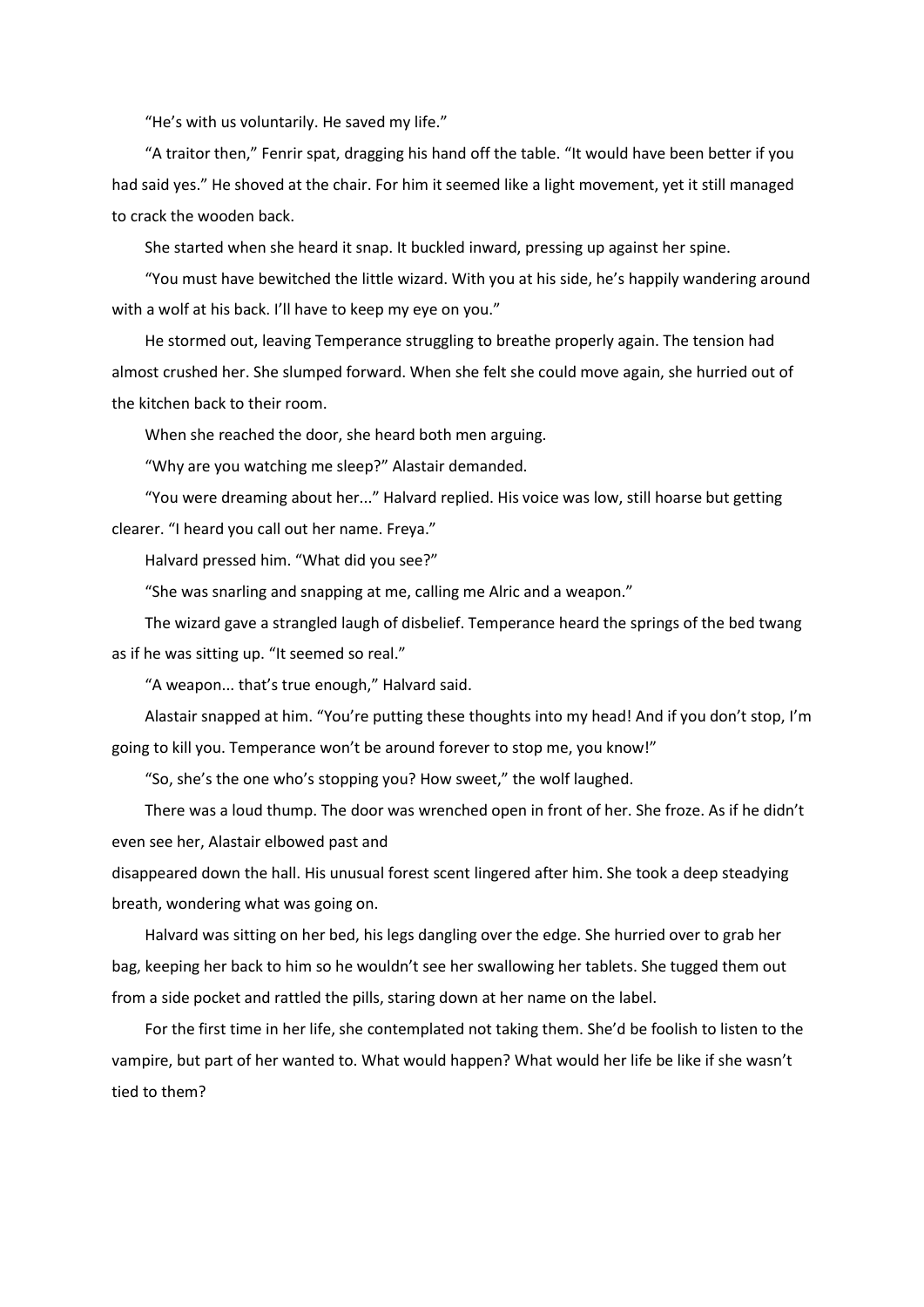She'd taken them to stop the hallucinations, now she wondered if they'd just been glimpses of this other world. But nightmares of being committed to the Candlewick Mill asylum plagued her thoughts. She pushed the pillbox back into her bag and tried to decide what to do.

Strong arms enveloped her from behind. Her bag dropped onto the mattress. She hadn't seen him move but Halvard was no longer sitting on the bed.

A cough drew their attention.

Temperance twisted out of his embrace to face Alastair. The wizard glowered at her from the doorway. There was a mixture of disgust and anger on his face, which he struggled to hide. She felt like she'd done something wrong.

"I didn't mean to ruin your tender moment together," he sneered.

"You didn't," Halvard said.

Temperance stepped away from him, which seemed to please Alastair. She stood in the middle of the room, equal distance from both of them.

"I was going to offer to visit your parents, ensure they were safe, Temperance," Alastair stated. He looked away and muttered roughly, "I know you're worried about them and it'll be a while before Konrad can contact the Assembly."

"Really?" Temperance managed a smile. "Could I go with you then?"

"No," he snapped. He glanced back at her. "It's not safe. I'll be quicker alone."

"She can stay here. I'll protect her," Halvard said.

Alastair hesitated for a moment. He narrowed his eyes at the werewolf. "I'll go then."

Temperance stretched forward and gave him a brief hug. In her relief, she couldn't stop herself. "Thank you."

He gave a stilted pat on her back and cleared his throat. She heard a bark of laughter from the man behind her. She felt the wizard tense. He drew back and nodded at her, before slipping out the door. She was certain his cheeks had been flushed.

"Why do you have to tease and laugh at him like that?" Temperance snapped, rubbing her temples. The tension between the two of them was giving her a headache.

"I find it amusing that he's so awkward around you," the werewolf grinned, his voice settling into a normal tone.

"And you're an expert, are you? Drooling over someone you've just met?"

Halvard stalked over to her, invading her personal space. She gasped and bumped back up against the wall away from him. His handsome face drew level with hers. He was growling.

He brushed a fingertip over her cheek, drawing back a strand of her hair. His striking amber eyes bored into hers.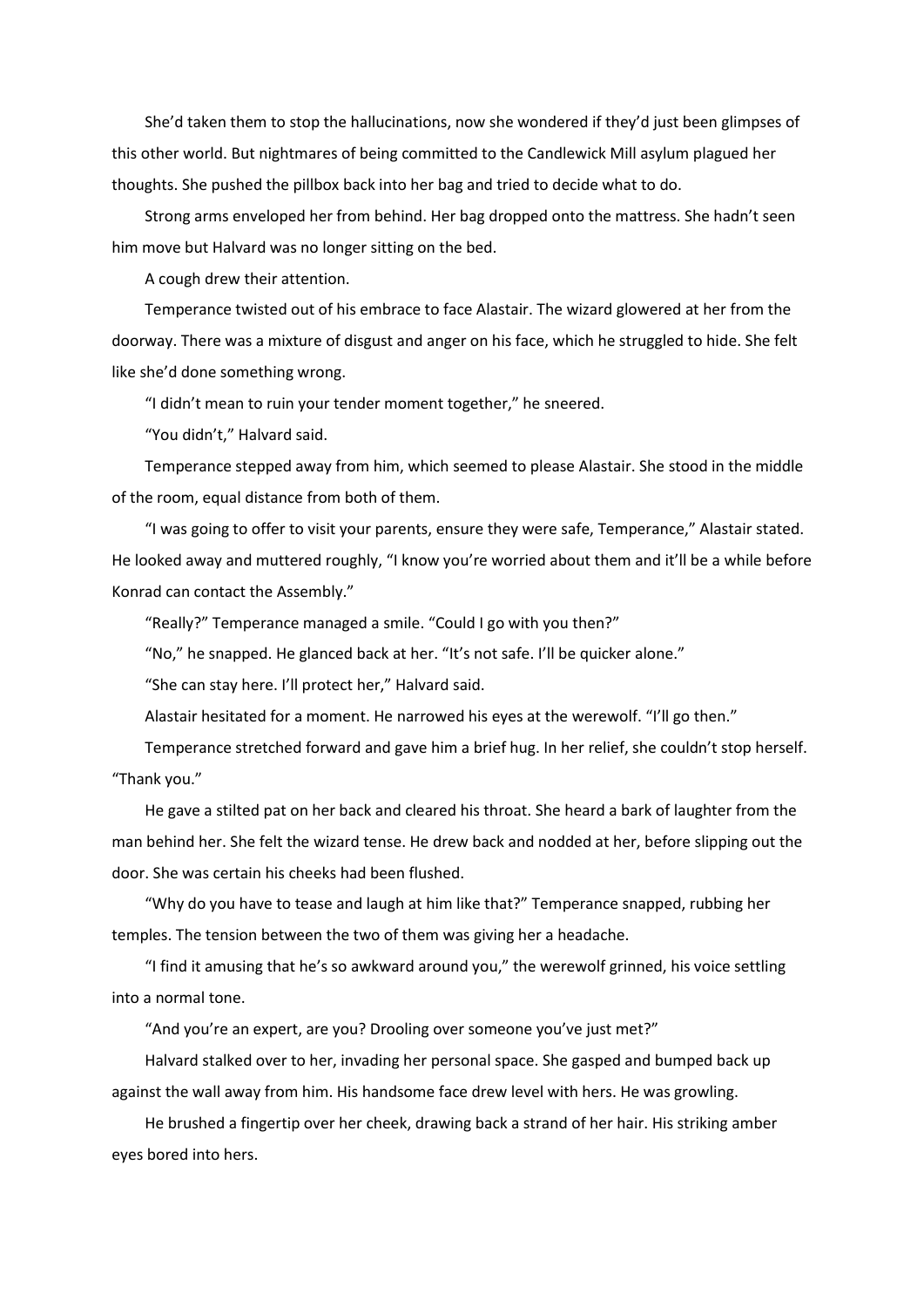"I'm not an adolescent pup. I don't show just any female affection. All you need to do is tell me to stop…" Temperance held her breath, almost mesmerised by the gleam in his eyes. "And I will," he finished, withdrawing and placing a few feet between them.

He watched her step away from the wall. His expression was serious as he gauged her reaction. She brushed her hands down her top. It took a moment before she could lift her head to face him. When she did, he turned away with hunched shoulders.

"I'll be down at the hot springs in the basement," he muttered.

He snatched up a towel from a shelf and left. She rubbed her face. She shouldn't have said anything.

Unable to face being alone with just her confused thoughts, she wandered back down to the billiards room to clear her head. The women were gone but the man with the ponytail was still there. He'd managed to improve some of the television reception. Another person sat beside him on the cracked old leather couch, his head buried in a large text book. There was a laptop at his elbow and he was tapping at the keys.

Temperance perched on a worn green armchair. It groaned underneath her. The man typing glanced up. She almost choked when she recognised the round glasses and balding head. It was her absent-minded lecturer, Professor Afton.

When he saw her, he launched into a coughing fit and started gathering up his books, cramming numerous loose sheets into them. He abandoned his computer and darted out of the room.

Temperance scooped up two fallen books and sprinted after him. He was scurrying down the main corridor. When he glanced back and saw her, he panicked. He tossed all of his notes to the ground and jumped into the open room beside him. The door slammed closed.

Temperance slowed to a walk, gathering up the sheets. She shook her head. He always managed to drop everything.

She skimmed over his book titles. It looked like he was carrying out a lot of research into the genetics of different species. She read through the titles.

Her lips twitched into an annoyed smile. "Decoding the werewolf genome."

She hefted the heavy bundle into her arms and stepped into the dark room. It was chilly. She flicked on the light switch to her left. A large sleek chrome lantern lit up a long boardroom with a giant table. There was an expensive projector at one end and her lecturer was hunched over in a leather chair at the other.

He had his face in his hands.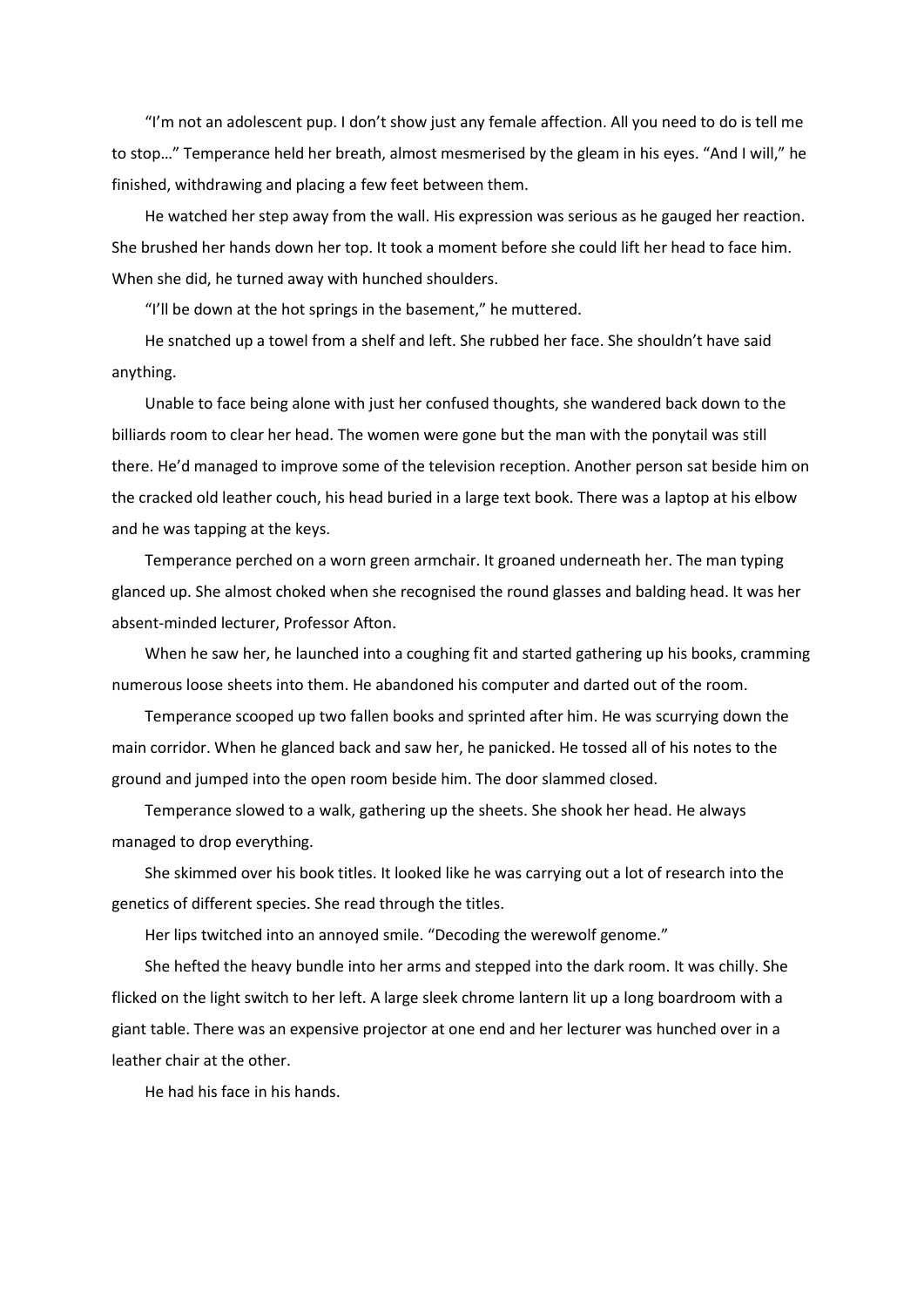The wooden floor creaked underneath her as she approached. Temperance let his books tumble onto the gleaming surface of the table; his papers slid free and fanned out across it. She swivelled his chair around.

"Why did you run?"

"I'm a horrible person. I've been..." She couldn't understand what else he was saying. He was muttering through his fingers.

"You've been what?"

There was a pause.

He dropped his hands then stared down at his lap. He tugged at

the edge of his waistcoat. Temperance waited for him to say more. She glanced down. A small piece of notepaper was hanging off the edge of the table. At the top of the sheet was a very accurate schematic of her house. She slid it closer and skimmed over the paragraphs below the picture. She flicked through the rest of the bundle. Every page had numerous notations about her family, with dates and times. The most recent made her skin crawl.

'December 21st: Temperance Levinthal sees through protective charms: Decoding the werewolf genome. Incident: Minor.'

She lifted her head to look at Professor Afton. His wide eyes were fixed on his notes, his chin began to quiver.

"What is this? Have you been stalking my family?"

"No, it's not like that. He asked me to make sure you were all safe." He held up his hands. "That you were all stable!"

"Who asked you?"

All fond feelings she'd ever had for her scatter-brained lecturer dissolved.

Professor Afton swallowed thickly. "I can't."

"Tell me!" Temperance slammed her palm down on the table.

"Sebastian! Sebastian Bloodworth!" he blurted out. He pressed his fists to his cheeks. "He'll kill me when he finds out I told you."

"Is this about the experiment?" she asked.

He gaped at her and reached out to touch her arm but stopped.

"It doesn't exist anymore, Temperance, not really," he insisted. "Sebastian just asked me to keep an eye on you. Like the doctors do. The whole thing was supposed to be over. It was abandoned hundreds of years ago, all the information destroyed or buried. It wasn't going anywhere, it never had. But, Sebastian wanted to continue it a little longer, he was sure something would happen in a few generations."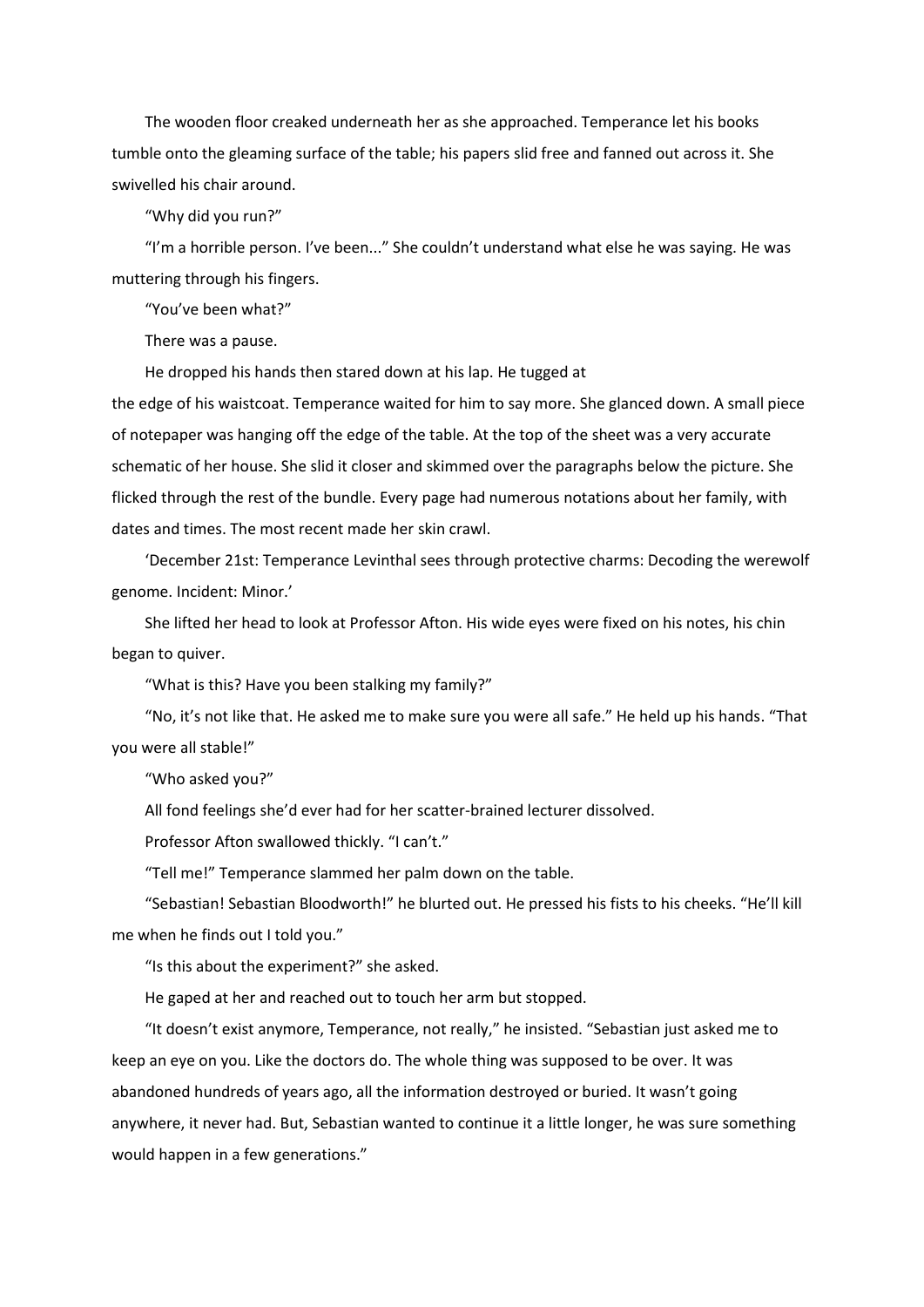"How did he keep it going if it was supposed to be over?"

"He found people to partake; different faey species, rare ones, common ones, whoever was worthwhile. It was all done in secret. I didn't even know it was still going on until he asked me to monitor you. He's been working on it the whole time. Then, he stepped in himself, for the final push." He squirmed in his chair.

"What do you mean stepped in?" she swallowed.

"As a donor, the last truly powerful one. No one else would do it," he grimaced. His eyes darted around the room as if expecting someone to be eavesdropping.

"A what?"

Her blood drummed at her temples. For just a minute she felt like she could really hurt him if she wanted to. The feeling faded leaving her heart hammering and her mouth dry.

"He's your grandfather," Professor Afton said.

She stumbled away from him. "No, no he isn't, you're lying!"

There was a bitter taste in her mouth.

"It's true." Professor Afton leaned forward and rummaged through his notes until he found a stained yellowed piece of a paper. He handed it to Temperance. It was from Carwick General Hospital. Pratchett's birth certificate. Sebastian Bloodworth's name was listed as his father.

"Oh god." Temperance put a hand over mouth. She collapsed into the chair beside him. Her lecturer scrambled to take the sheet back and folded it away.

Temperance stared at her feet, still unable to believe she was related to the mayor. It did explain, however, why he stopped the wizards from harming her during their escape.

The professor tried to rise from the table. She caught his sleeve.

"Where do you think you're going?"

"Please I need to go, if he finds out…"

"No. Why are you here?" She tugged him back down into his seat. She pointed at his notes. "Did you follow me?"

"No! I had no idea you would be here and I don't want to know why you are. Don't say a word. And please, don't let him know I talked to you." He turned aside and rubbed his eyes. "Some of us are as rare and trapped as you are, you know. You should be careful Temperance. It's not a good thing to be unique in this world."

His words made her pause. She dropped her hold on him, feeling a little ashamed. Then she remembered what he had been doing and it renewed her anger.

"Why are you here?"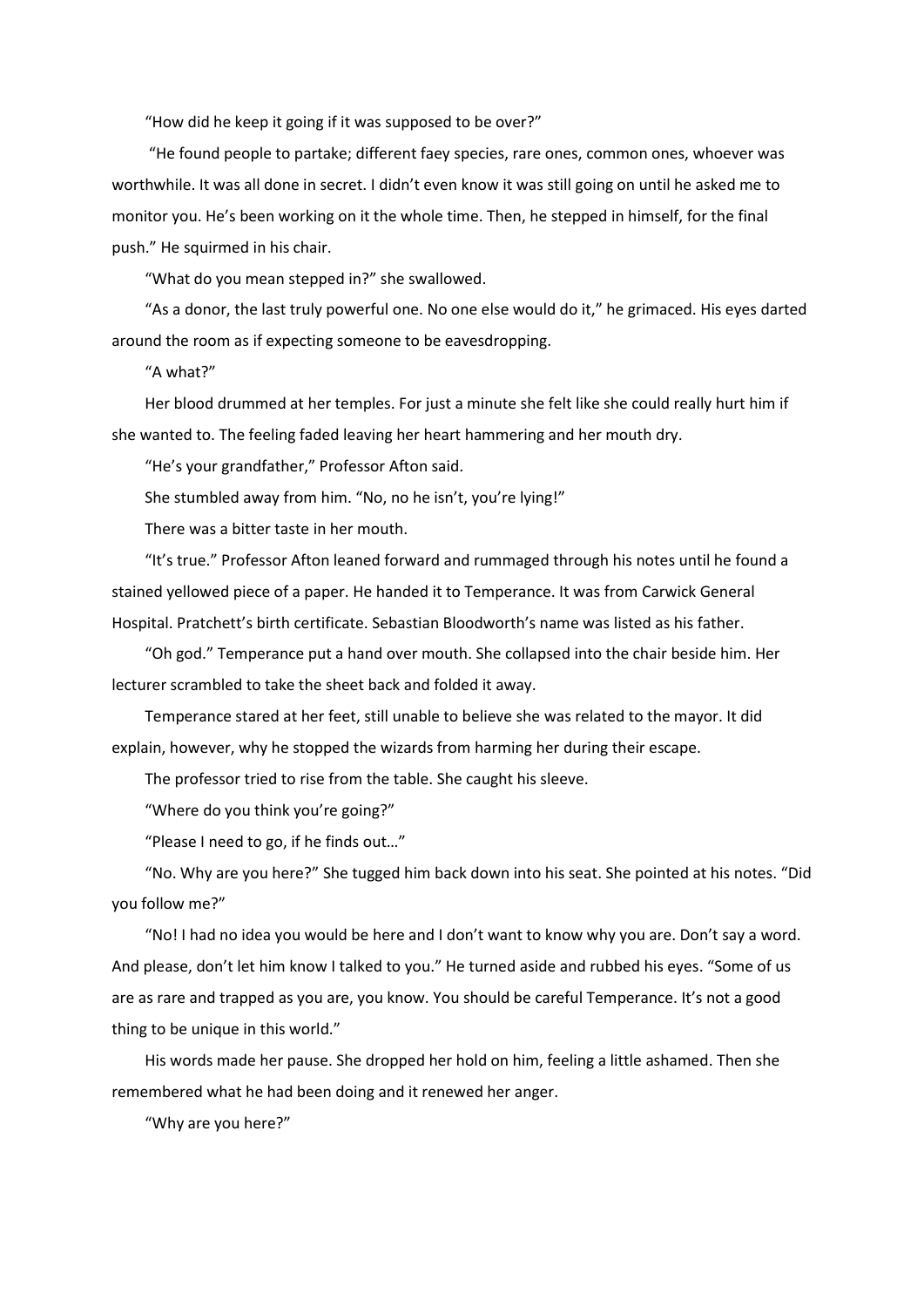"I'm here to show my research to the owner of the Staircase in the hopes that he'll let me see his old files. There's no one other than him alive now that knows what's in them."

"The original experiment documents," she frowned in revulsion.

Professor Afton leaned forward. "Did you see them?"

"No."

"Oh," he whispered and slumped back.

"Just take your stuff and go," Temperance said, clutching her forehead.

Professor Afton grabbed his things. He whispered an apology and

slipped out.

It was a slow walk back to the room for Temperance; her legs felt heavy, the exhaustion setting in. Her bed was calling to her. She just wanted to lay her head on a pillow and block everything out. She pushed the door in, yawning. It took a few seconds for her to notice there was already someone in the room.

Halvard was bent over. She caught a glimpse of his long slender back. The muscles in his shoulder flexed as he looked over at her. He was only half-dressed. She spluttered wondering what would have happened if she had of walked in sooner. A deep blush crept across her face.

She turned away and tried not to look at him. "I'm sorry. I didn't realise… I should've knocked."

"It's fine," Halvard said in a rough voice. He tossed on his wine-coloured shirt and velvet jacket, buttoning them up. "It just means I'll have to even the score another day."

It took a moment for her to understand his meaning.

"What?" she gasped, the blush racing down her neck. "You wouldn't!"

"Hard to tell." He gave a wicked smile. "Would you like me to?"

Temperance didn't know what to say. His laughter dwindled away. A sudden flash of excitement rippled over his face, lighting up his honey-coloured eyes.

"You are really quite pretty," he rumbled low in his throat. "I don't think I've ever met a woman quite like you before."

"You've been locked up in a clock for a long time," she spluttered. Her cheeks were on fire.

He stepped towards her. He rubbed his hair with a towel, then tossed it aside; leaving the dark strands still damp. Temperance lifted her chin to look up at him.

He continued to stare at her. "Don't you like compliments?"

He reached out to touch her face and paused inches away. He studied her expression.

Her heart sped up. She couldn't step away; what worried her more was that she didn't want to. When she didn't avoid his hand, he brushed his thumb across her lips. She held her breath as he leaned down.